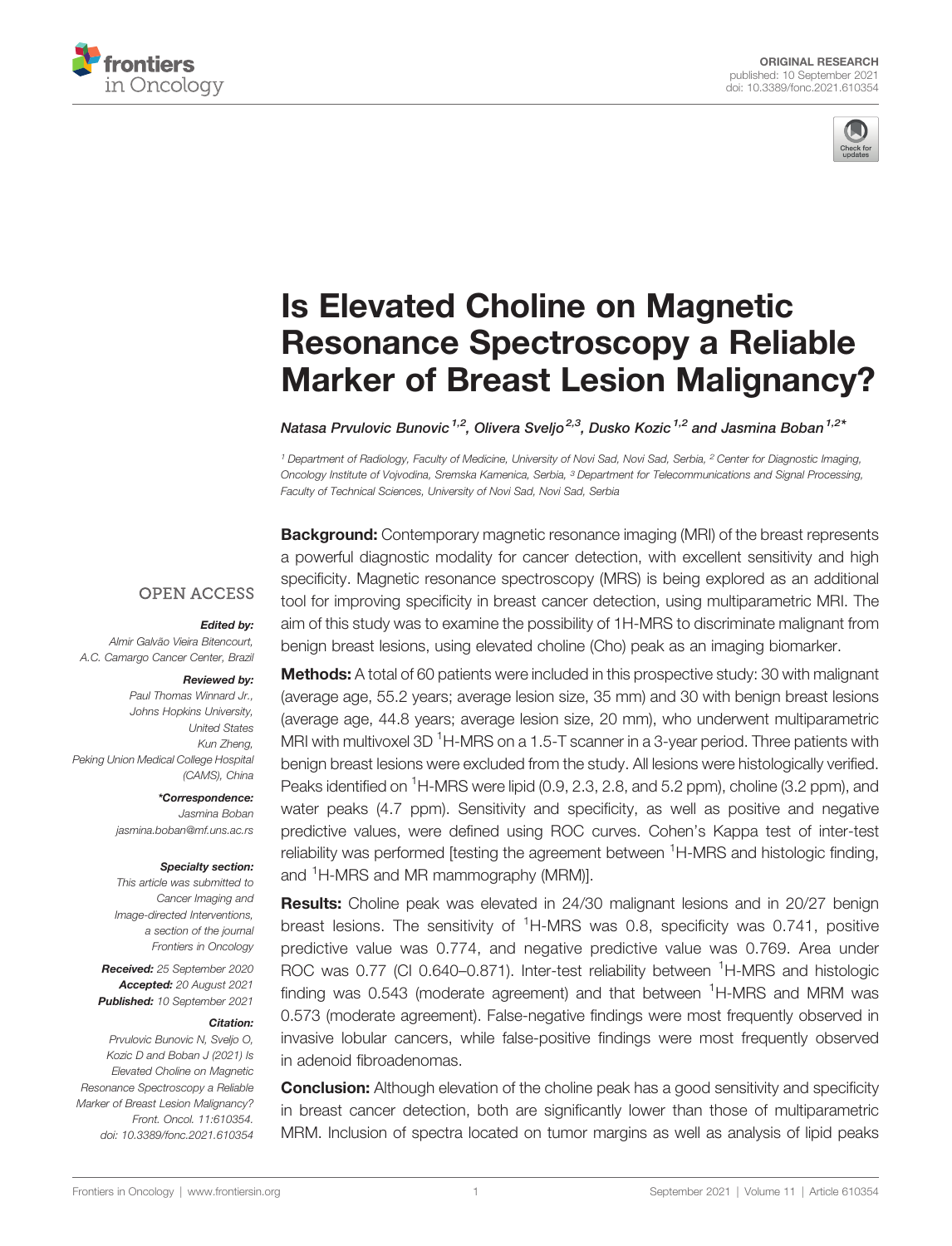could aid both sensitivity and specificity. An important ratio of false-positive and falsenegative findings in specific types of breast lesions (lobular cancer and adenoid fibroadenoma) suggests interpreting these lesions with a caveat.

Keywords: magnetic resonance imaging, breast, breast neoplasms, magnetic resonance spectroscopy, biomarkers

# INTRODUCTION

Breast cancer is one of the most prevalent cancers in the female population in developed countries, with over 268,800 new cases of invasive breast cancers estimated in 2019 and with a tendency of moving towards younger age groups (<50 years) ([1](#page-5-0)). Magnetic resonance imaging (MRI) is a powerful and reliable imaging technique that became an important milestone in breast cancer imaging with the introduction of dynamic contrast-enhanced MRI (DCE-MRI). This method has an excellent sensitivity reaching 100%—and high specificity—ranging from 71% to 97% ([2](#page-5-0), [3](#page-5-0)). It led to the introduction of DCE-MRI as a screening tool for women at high risk of breast cancer (20%–25% estimated lifetime risk) in 2007 [\(4\)](#page-5-0). Advanced imaging techniques, such as diffusion-weighted imaging (DWI) and magnetic resonance spectroscopy (MRS), have been added to the research and clinical protocols recently with the aim to increase the specificity of the DCE-MRI.

 ${}^{1}$ H-MRS exhibits a typical peak at 3.2 ppm that is referred to as total-choline containing compounds (tCho), since it consists of several peaks (including phosphocholine, glycerophosphocholine, and free choline) in vivo observed as a single peak ([5](#page-5-0)). It is suggested that intracellular phosphocholine is increased in malignant lesions, in the concentration that positively correlates with a higher grade of the lesion ([6](#page-5-0), [7\)](#page-5-0). This finding directed the research towards detection and quantification of tCho in the breast lesions targeted to determine their malignant potential.

The main aim of the study was to examine the potential of in vivo <sup>1</sup>H-MRS to discriminate malignant from benign breast lesions, using elevated choline (Cho) peak as an imaging biomarker. Additional aims of the study were to correlate the size and histological type of the breast lesion with the findings on <sup>1</sup> <sup>1</sup>H-MRS, as well as to compare the specificity and sensitivity of magnetic resonance mammography (MRM) alone to <sup>1</sup>H-MRS alone on this study population.

### **METHODS**

#### Study Population

A total of 60 female patients with single breast lesions were included in this prospective, cross-sectional study in a 3-year period (July 2015–September 2018): 30 patients with malignant breast lesions, average age 55.2 years (range 39–88), and 30 patients with benign breast lesions, average age 44.8 years (range 23–71). Demographic and clinical data of the patients are given in Table 1. All patients had clinically palpable lesions (53 patients had mass lesions and 7 patients had non-mass-like lesions). All lesions were histologically verified, after core biopsy or surgical biopsy.Majority of the patients (54) underwent image-guided core biopsy, and 6 patients underwent surgical biopsy after the appropriate imaging.

Inclusion criteria were age over 18, female gender, presence of the symptomatic/palpable lesion in the breast, available mammography and/or ultrasound verifying the presence of breast lesion ≥10 mm in size, and classification of the lesions as suspicious based on the Breast Imaging Reporting and Data System (BI-RADS)—as BI-RADS 3, 4 and 5 category.

Exclusion criteria were lesions classified as not suspicious according to the BI-RADS system (categories 1 and 2), multifocal/multicentric breast lesions (these patients were excluded to avoid multiple biopsies of the breast in the same patient to obtain the histological information), patients with a known primary cancer other than breast cancer, patients with metastatic disease, contraindications for MRI, technically inadequate quality of spectra, and/or multiparametric MRM.

Three patients with benign breast lesions were excluded from the study due to low quality of the obtained spectra. After completion of the diagnostic protocol, all lesions were histologically examined, following core or open surgical biopsy.

The study was approved by the institutional ethical committee, and all the patients signed an informed consent to participate in the study, according to the Declaration of Helsinki.

#### Breast Imaging

For patients in the reproductive period, MRM was performed in the first half of the menstrual cycle (between the 5th and 12th day). All MR imaging was performed in the 4 weeks following initial diagnostic method (digital mammography and/or ultrasound). Lesions that were detected on MRM were classified according to the BI-RADS ([8\)](#page-5-0).

Magnetic resonance mammography was performed on a 1.5-T clinical scanner (Avatno, Siemens, Erlangen, Germany) using a bilateral dedicated phased-array breast coil, following the standard dynamic contrast enhances (DCE) protocol, consisting of non-fat-suppressed T2-weighted turbo spin echo axial [time of repetition (TR)/time of echo (TE) 4600 ms/90 ms, field of view (FOV) 330, matrix  $192 \times 256$ , slice thickness 4 mm], STIR

TABLE 1 | Demographic and clinical data of the patients.

| <b>Malignant</b><br>lesions | <b>Benign lesions</b> |
|-----------------------------|-----------------------|
| 55.2 (39-88)                | 44.8 (23-71)          |
| $12.1(11 - 16)$             | 12.88 (10-16)         |
| 51.32 (41-56)               | $50.6(42 - 55)$       |
| 35.53%                      | 37.78%                |
| $< 5\%$                     | $< 5\%$               |
|                             |                       |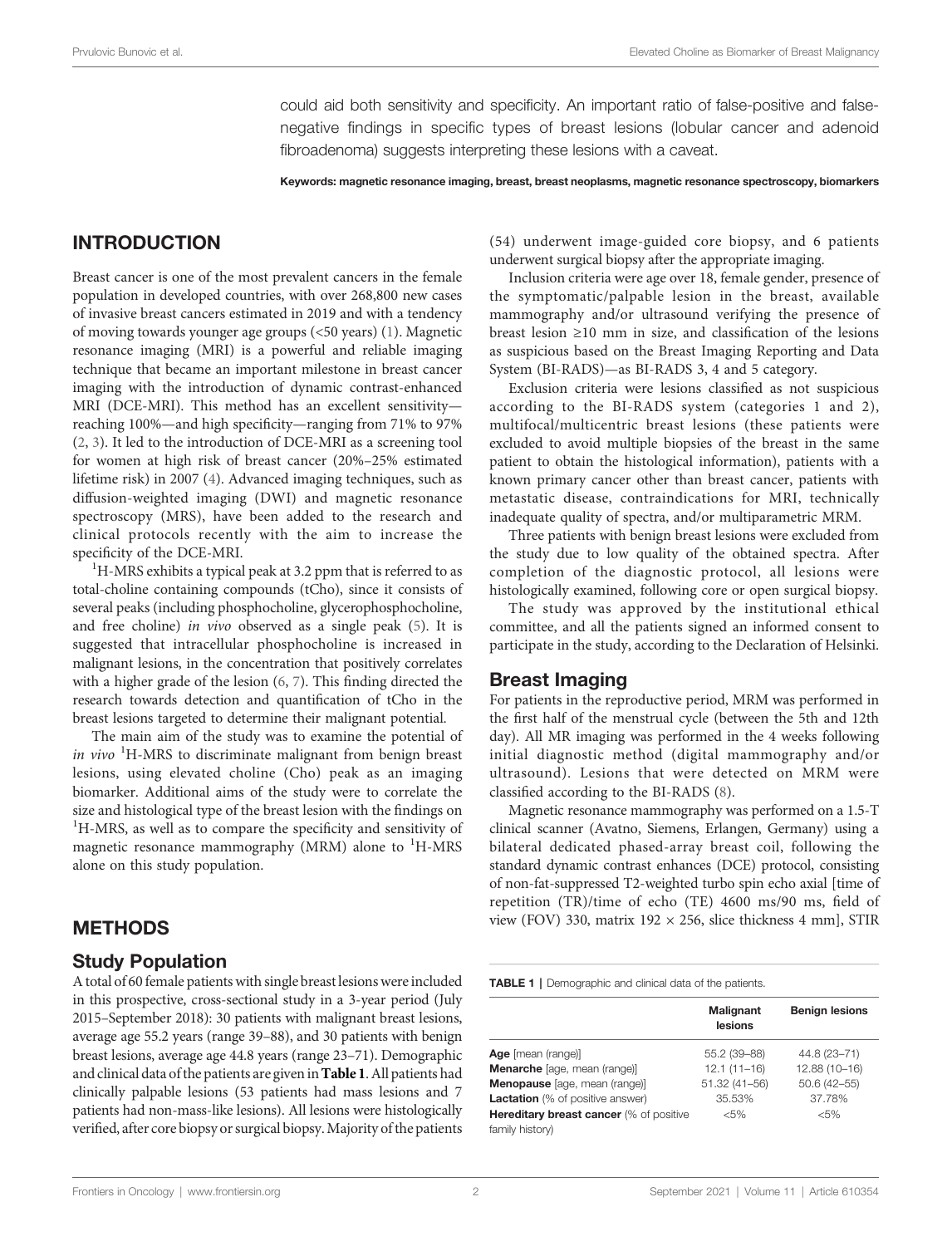(short tau inversion recovery) sagittal, and 3D T1-weighted FLASH (Fast Low Angle SHot) axial (TR/TE 4.2 ms/1.6 ms, FOV 340  $\times$  340, slice thickness 2 mm) tomograms in a dynamic contrast-enhanced manner [one precontrast and seven postcontrast acquisitions at 2-s intervals, following contrast administration at a dose of 0.1 mmol/ kg at a rate of 2.5 ml/s (followed by 20 ml saline bolus)]. After standard protocol, 3D multivoxel <sup>1</sup>H-MRS was performed by placing the voxel grid, size  $4 \times 4 \times 4$ cm in the lesion and its surroundings; the size of a single voxel was 1 ml; the number of voxels analyzed depended on the lesion that was observed. Parameters of the sequence were TR/TE 200 ms/288 ms. The grid was manually placed by an experienced breast radiologist (with over 10 years experience in breast imaging) ensuring that the lesion is in the center of the voxel grid. Voxels located in the viable part of the tumor with the most intensive contrast enhancement were analyzed. Peaks of lipid, water, and choline (Cho) were detected at the spectroscopic scale on the following positions: lipids on 0.9, 2.3, 2.8, and 5.2 ppm, water at 4.7 ppm, and Cho at 3.2 ppm. The presence of elevated Cho peak was classified according to binary classification: present/absent.

Two breast-dedicated radiologists analyzed the imaging data in consensus (N.P.B. with 15 years of experience in breast imaging and J.B. with 11 years of experience in breast imaging); a magnetic resonance engineer (O.S.) experienced in postprocessing of spectroscopic data (17 years of experience) was involved in obtaining, processing, and analyzing of the spectra.

## Histological Analysis

Histological examination was performed on the samples obtained on percutaneous, core biopsy, or surgical open excision. Pathohistologic findings provided information on the lesion type (benign/malignant) and histological diagnosis based on the WHO Classification of the breast tumors and the Classification of the benign lesion of the breast [\(9\)](#page-5-0). Hormone receptor status was determined using immunohistochemistry analysis while Her2 (human epidermal growth factor receptor 2) status was defined using in situ hybridization.

## Statistical Analysis

Statistical analysis was performed using SPSS software package for Windows, ver. 19.0 (IBM, Chicago, IL, USA). The sample was explored using descriptive and comparative methods. Descriptive statistics was used to define mean, median, minimum, and maximum values, interquartile range, and standard deviation, depending on the type of the variable. For hypothesis testing, we used  $\chi^2$  test. To test the level of agreement between two different methods, we used Cohen's Kappa test (K value ranges between 0 and 1, depending on the level of agreement: <0.2, poor; 0.21–0.4,

fair; 0.41–0.6, moderate; 0.61–0.8, good; and >0.81, very good). Receiver operating characteristic (ROC) curves were constructed to determine sensitivity, specificity, and positive and negative predictive vaules, using standard formulas. Statistical significance was set at value  $p < 0.05$ .

# RESULTS

A total of 57 lesions were detected and analyzed on <sup>1</sup>H-MRS: 30 malignant and 27 benign lesions. The BI-RADS classification results of MR of the breast in relation to histological and MRS findings are presented inTable 2. Elevation of the Cho peak was detected in 24/30 malignant lesions (80.0%), while in 6 lesions (0.2%), it was not observed. It was also present in 7/27 benign lesions (25.93%). Majority of benign lesions (20/27, 74.07%) did not exhibit elevation of the Cho peak. Sensitivity of the method was 0.8, specificity was 0.741, positive predictive value was 0.774, and negative predictive value was 0.769. Kappa test showed only moderate agreement between  ${}^{1}$ H-MRS and histologic findings (0.542). In **[Figure 1](#page-3-0)**, the results of ROC curve analysis are shown—area under the curve is results of ROC curve analysis are shown—area under the curve is 0.770 [CI (confidence interval) 0.640–0.871].

Mean size of the malignant lesions was 35 mm, and that of benign lesions was 20 mm. Malignant lesions that showed elevation of the Cho peak were significantly bigger (39.4 mm, 18–70 mm) than those without Cho peak (22.6 mm, 12–35 mm)  $(p < 0.01)$ . A similar situation was observed in benign tumors: lesions with elevated Cho peak were bigger (24.5 mm) than those without elevation of Cho peak (18.3 mm), but it did not reach significance ( $p > 0.05$ ).

The distribution of the histologic type of the breast cancer with elevated Cho peak was as follows: invasive ductal cancer (DCI) was the most frequent (90.5% of malignant lesions with elevated Cho were DCIs, 12.5% lobular cancer, 4.2% DCIS, and 4.2% medullary cancer), while in benign lesions, 71.4% with elevated Cho were adenoid fibroadenomas, 14.3% hamartomas, and 14.3% trichofolliculoma.

Sensitivity of MRM in this study population was 100%, while specificity was 90.9%.

# **DISCUSSION**

Most studies to date have aimed to determine if the presence of tCho resonance can be an indicator of lesion malignancy, based on the detection of intracellular phosphocholine in the malignant lesion of the breast [\(5\)](#page-5-0).

In our study population, the detection of elevated Cho peak was shown to be a good indicator of breast lesion malignancy ([Figure 2](#page-3-0)),

TABLE 2 | The results of BI-RADS classification and the presence of Cho peak on the magnetic resonance spectroscopy.

| <b>BI-RADS category</b><br><b>Histologically malignant</b><br><b>Histologically benign</b><br>Cho peak present<br>3-probably benign<br>22<br><b>Total</b><br>32<br>30 |  |  |                 |
|-----------------------------------------------------------------------------------------------------------------------------------------------------------------------|--|--|-----------------|
|                                                                                                                                                                       |  |  | Cho peak absent |
| 4-suspicious<br>5-highly suspicious                                                                                                                                   |  |  |                 |
|                                                                                                                                                                       |  |  |                 |
|                                                                                                                                                                       |  |  |                 |
|                                                                                                                                                                       |  |  | 25              |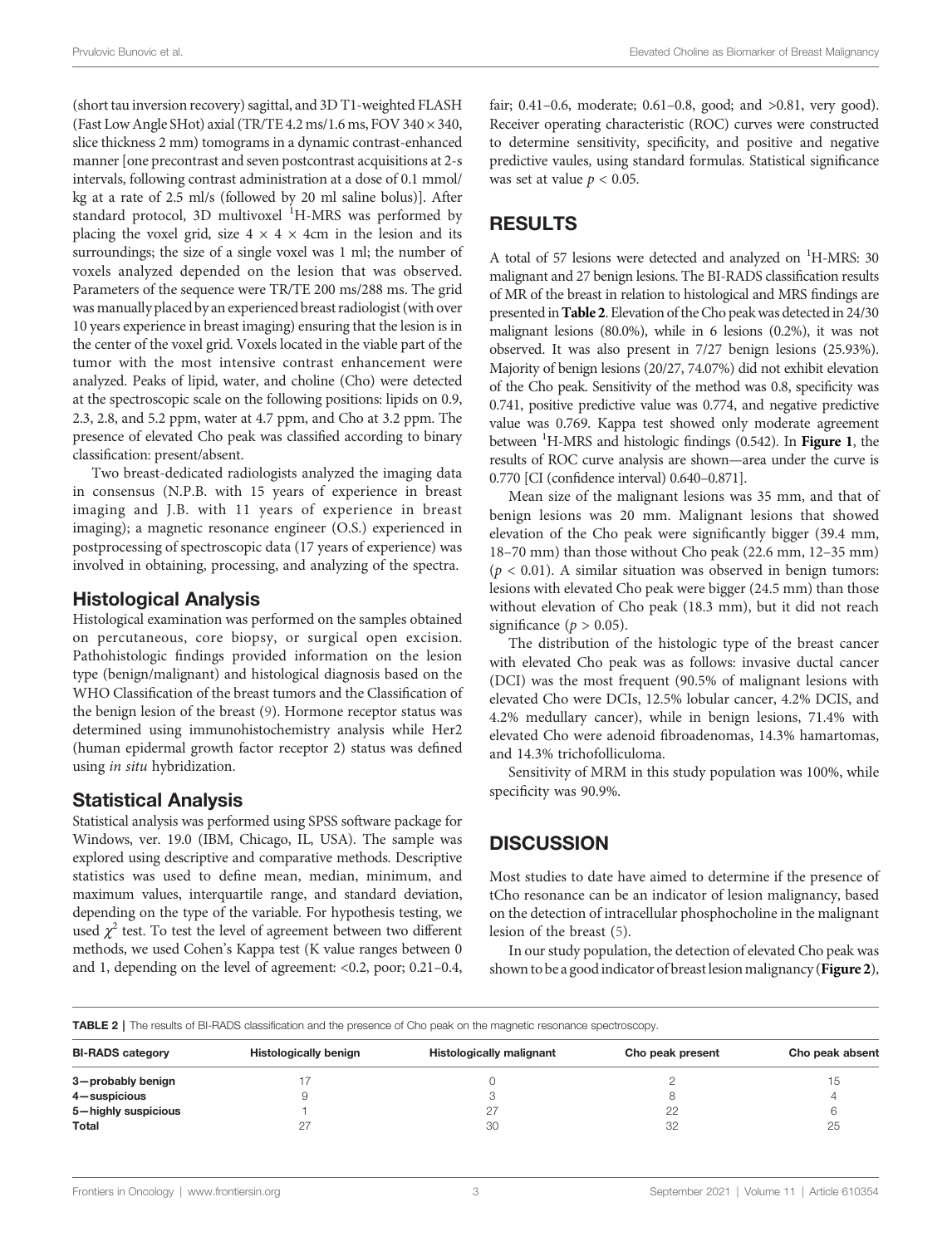<span id="page-3-0"></span>

still not overweighing the sensitivity or specificity of DCE-MRI. The sensitivity of the method was good, 0.8, while that of DCE-MRI reached 100%, similar to recent studies  $(10, 11)$  $(10, 11)$  $(10, 11)$  $(10, 11)$ . The specificity of <sup>1</sup>H-MRS was 0.741, while that of DCE-MRI was 0.909. The agreement between two methods was only moderate. A recent study by Cavedon et al. showed that inclusion of MRS increased sensitivity and specificity of support-vector-machine analysis from 93.7% and 84.9% to 95.1% and 90.7%, respectively,in differentiation between malignant and benign lesions ([12\)](#page-5-0).

In our opinion, there are several explanations that contributed to these findings and have been separately addressed. Our study



FIGURE 2 | Breast MR spectroscopy in the BI-RADS 5 lesion in the right breast (histologically confirmed lobular cancer) with elevated Cho peak on 3.2 ppm.

concluded that lesion size represents an important feature of the breast lesion, showing that malignant tumors with positive Cho peak were significantly bigger than Cho-negative ones. The difference in size in benign lesions regarding the presence of Cho peak did not reach significance, although Cho-positive lesions were bigger. Similar resultswere obtainedin the previous studies [\(13](#page-5-0)–[15\)](#page-5-0). According to these authors, MRS seems to be limited in the lesions smaller than 20 mm, which makes it unreliable in the early stage of disease (T1 stage). However, these studies were based on a singlevoxel technique and on clinical scanners of lower field strength. High- and ultrahigh-field scanners ( $\geq$ 3 T) might be able to overcome these limitations, since the ability of detecting low concentrations of metabolites is significantly improved in modern units. Indeed, Katz-Brull et al. reported that the sensitivity of detecting tCho increased steadily with the increase in tumor size [\(16](#page-5-0)). Additionally, it has already been shown that smaller lesions exhibited Cho peaks more consistently on 3 T than on 1.5 T [\(17](#page-5-0), [18\)](#page-5-0).

There are some points regarding the voxel size that also need to be mentioned. The voxel size in our study was 1 ml. Voxel volumes vary greatly across the studies, since currently there are no established evidence-based recommendation. It is a known fact that larger voxel has a better signal-to-noise ratio, and therefore, the detection of the presence of Cho should be easier. The additional concern is the concentration of tCho in the voxel that affects the detection greatly. Meta-analysis showed that a voxel concentration of Cho of 1.45 mmol/kg has a sensitivity of 0.732 and a specificity of 0.767, and that a concentration of 1 mmol/kg could be detected in only about 50% of the cases on 1.5 T [\(19](#page-5-0)). It must be accentuated that these studies, as well as our own study, did not include a typical high-risk screening population but women with symptomatic and/or palpable breast lesions. The most recent study by Sodano et al. confirmed that a cutoff of 0.8 mmol/L tCho can determine the malignant nature with a sensitivity of >95% [\(20](#page-5-0)). This study pointed to the valuable potential of multiparametric MRI using MRS as an adjunct tool to downgrade suspicious breast lesions, as well as to diagnose malignancy spreading to regional lymph nodes [\(20](#page-5-0)).

In our study, it was noticed that the detection of elevated Cho peak was dependent on the type of tumor. The presence ofCho peak was observed in 90.5% of ductal invasive cancers (19/21), while it was detectable in only 50% of invasive lobular cancers (3/6) ([Figure 3](#page-4-0)). The only case of mucinous breast cancer that was included in the study did not show the presence of choline peak, while medullary cancers all showed elevation of this marker. Baek et al. showed higher sensitivity and specificity in mass compared to non-mass lesions, but did not go further into separating tumors according to histological diagnosis [\(21\)](#page-5-0). Montemezzi et al., on the other hand, in a recent study using multiparametric MRI on 453 lesions, showed that Cho peak was consistently elevated in triplenegative cancers, compared to Luminal-A and Luminal-B types [\(22](#page-5-0)). However, it must be noted that triple-negative tumors in this study were also significantly higher than other subtypes. This study concluded that different techniques in multiparametric imaging showed strengths in detection of different subtypes of tumors, and that no specific technique has high enough specificity when interpreted alone. Sharma et al. analyzed MRS in breast cancers with indeterminate DCE-MRI findings and showed that the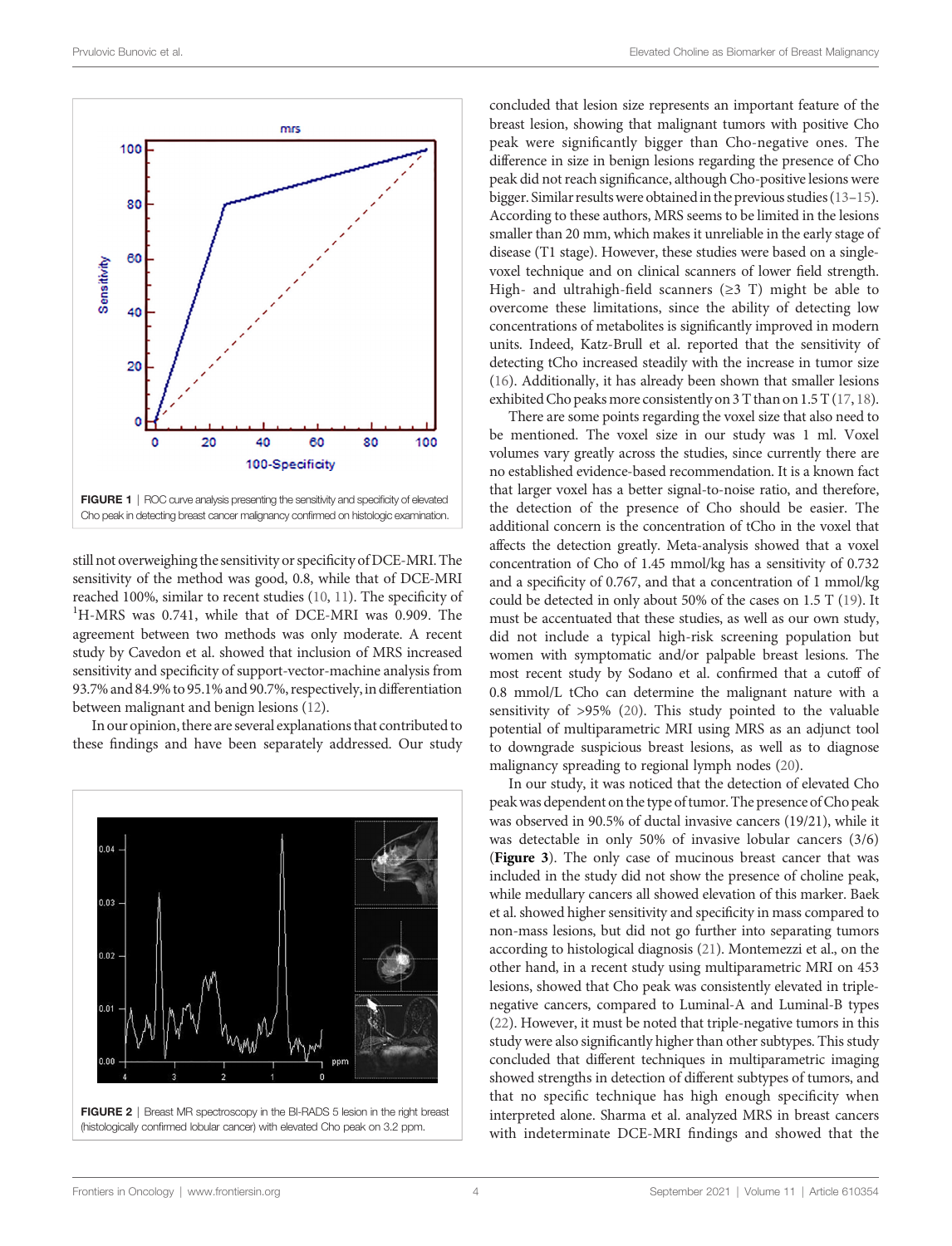<span id="page-4-0"></span>

sensitivity of MRS was 89.3%, and that the additional value of MRS was lower than that of DWI in the same population ([23\)](#page-5-0). However, this study onlyincluded malignant lesions and the aim was to clarify the indeterminate findings of DCE-MRI with the additional advanced imaging tools.

Most of the benign tumors did not present with Cho peaks (Figure 4). Interestingly, some benign tumors exhibited the presence of Cho peak (Figure 5). Most of these lesions were adenoid fibroadenomas and were slightly bigger in size than Cho-negative benign tumors. Given that adenoid fibroadenomas often present with Type II curve on DCE-MRI, it is important to be cautious when interpreting MRS findings in these lesions.

We failed to present correlations of histological grade of the tumor with the presence of Cho peak, but, in our opinion, it should be attributed to a small study sample. Additionally, a recently raised question of intratumoral heterogeneity might be interesting. However, the use of multivoxel spectroscopy should overcome this obstacle, especially bearing in mind that intertumoral differences are greater than intratumoral ones, so one representative spectrum (if adequately chosen) could be enough for determination of malignancy of breast lesion [\(24](#page-5-0)).

#### Limitations

There are some limitations of the study. First, we only included the elevation of the Cho peak in the analysis, without considering other peaks evident on MRS, such as lipid peaks. The inclusion of additional peaks could improve specificity of the findings, as shown by Thakur et al. ([25](#page-5-0)), who presented reduction in several lipid peaks in malignant lesions, compared to benign ones.

Secondly, we only analyzed spectra in the region of the tumor with the most intensive contrast enhancement. Inclusion of the spectra in the surroundings of the lesion could point to the invasive nature of the lesions, similarly to the findings in the brain [\(26,](#page-5-0) [27\)](#page-6-0).

Finally, even though several techniques are recommended for performing MRS in the breast lesions [\(28](#page-6-0)), current opinion is



FIGURE 4 | The absence of a Cho peak in a histologically benign breast lesion located in the right breast (fibroadenoma).



FIGURE 5 | A false-positive finding of an elevated Cho peak in the lower lateral aspect of the right breast in a histologically verified hamartoma.

that the technique itself could be improved, regarding spectra acquisition and interpretation as well as study design and patient recruitment ([29\)](#page-6-0). Additionally, in the means of the study design, it might be wise to estimate the Cho peak in the breast lesions before and after contrast administration to evaluate the effect of neutral gadolinium chelates on the MR spectra and to avoid possible interfering of metal chelate with the Cho peak.

#### **CONCLUSION**

Although elevation of the choline peak has a good sensitivity and a satisfying specificity in breast cancer detection, both are significantly lower than those of multiparametric MRM. Inclusion of spectra located in the tumor surrounding tissue as well as analysis of lipid peaks could aid both sensitivity and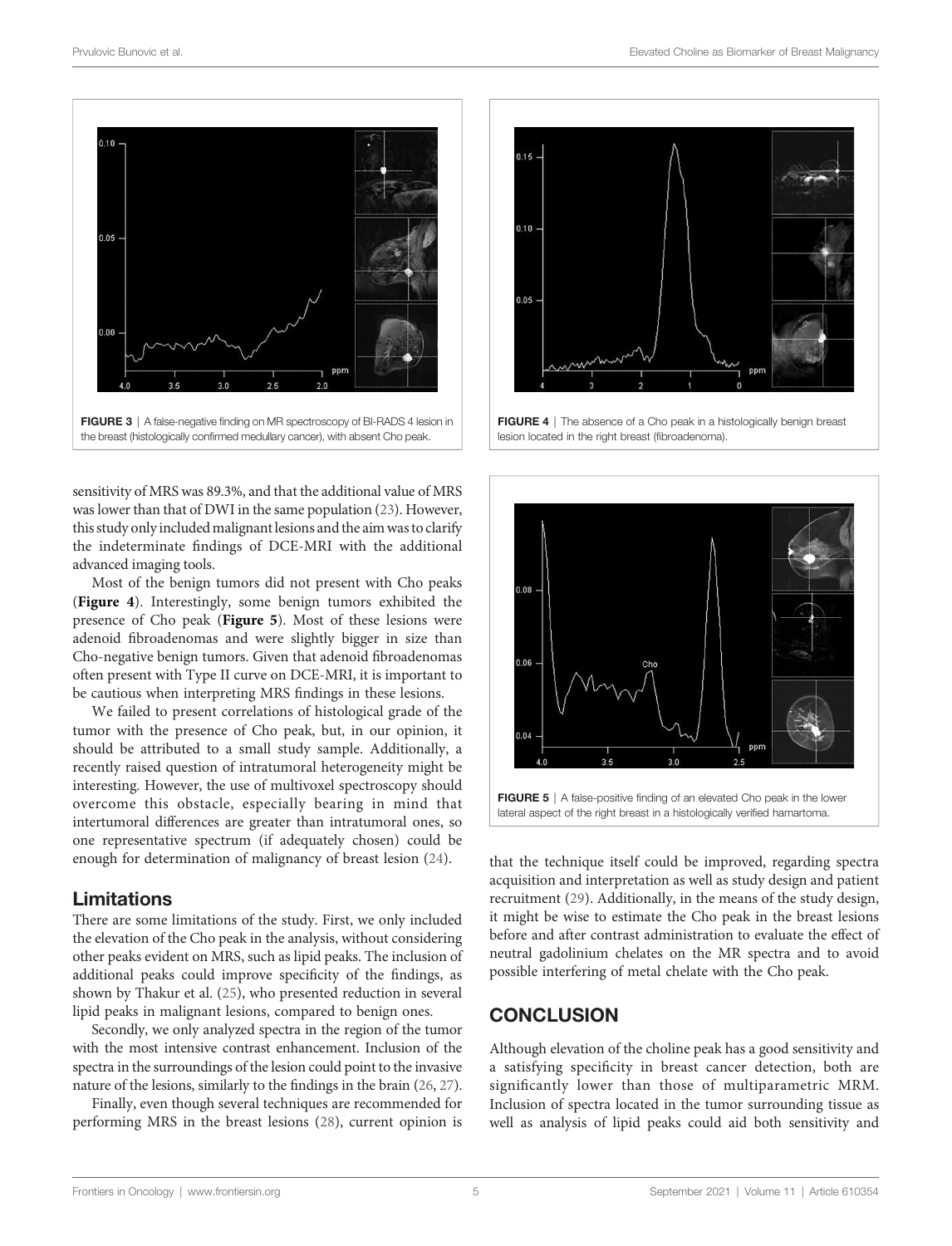<span id="page-5-0"></span>specificity. An important ratio of false-positive and false-negative findings in specific types of breast lesions (lobular cancer and adenoid fibroadenoma) suggests that these lesions should be interpreted with a reasonable level of caution.

### DATA AVAILABILITY STATEMENT

The raw data supporting the conclusions of this article will be made available by the authors, without undue reservation.

## ETHICS STATEMENT

The studies involving human participants were reviewed and approved by the Ethical Committee of Faculty of Medicine, University of Novi Sad. The patients/participants provided their written informed consent to participate in this study.

# **REFERENCES**

- 1. Breast Cancer Facts & Figures 2019-2020 (2020). Available at: [https://www.](https://www.cancer.org/content/dam/cancer-org/research/cancer-facts-and-statistics/breast-cancer-facts-and-figures/breast-cancer-facts-and-figures-2019-2020.pdf) [cancer.org/content/dam/cancer-org/research/cancer-facts-and-statistics/](https://www.cancer.org/content/dam/cancer-org/research/cancer-facts-and-statistics/breast-cancer-facts-and-figures/breast-cancer-facts-and-figures-2019-2020.pdf) breast-cancer-facts-and-fi[gures/breast-cancer-facts-and-](https://www.cancer.org/content/dam/cancer-org/research/cancer-facts-and-statistics/breast-cancer-facts-and-figures/breast-cancer-facts-and-figures-2019-2020.pdf)figures-2019-2020. [pdf](https://www.cancer.org/content/dam/cancer-org/research/cancer-facts-and-statistics/breast-cancer-facts-and-figures/breast-cancer-facts-and-figures-2019-2020.pdf) (Accessed on August, 2nd, 2020).
- 2. Kuhl CK, Schrading S, Leutner CC, Morakkabati-Spitz N, Wardelmann E, Fimmer R, et al. Mammography, Breast Ultrasound, and Magnetic Resonance Imaging for Surveillance of Women at High Familial Risk for Breast Cancer. J Clin Oncol (2005) 23(33):8469–76. doi: [10.1200/JCO.2004.00.4960](https://doi.org/10.1200/JCO.2004.00.4960)
- 3. Siegler P, Holloway CM, Causer P, Thevathasan G, Plewes DB. Supine Breast MRI. J Magn Reson Imaging (2011) 34(5):1212–7. doi: [10.1002/jmri.22605](https://doi.org/10.1002/jmri.22605)
- 4. American Cancer Society Breast Cancer Screening Guideline (2020). Available at: [https://www.cancer.org/latest-news/special-coverage/american-cancer](https://www.cancer.org/latest-news/special-coverage/american-cancer-society-breast-cancer-screening-guidelines.html)[society-breast-cancer-screening-guidelines.html](https://www.cancer.org/latest-news/special-coverage/american-cancer-society-breast-cancer-screening-guidelines.html) (Accessed on August, 2nd, 2020).
- 5. Haddadin IS, McIntosh, Meisamy S, Corum C, Styczynski Snyder AL, Powell NJ, et al. Metabolite Quantification and High-Field MRS in Breast Cancer. NMR BioMed (2009) 22(1):65–76. doi: [10.1002/nbm.1217](https://doi.org/10.1002/nbm.1217)
- 6. Glunde K, Bhujwalla ZM, Ronen SM. Choline Metabolism in Malignant Transformation. Nat Rev Cancer (2011) 11(12):835–48. doi: [10.1038/nrc3162](https://doi.org/10.1038/nrc3162)
- 7. Podo F. Tumour Phospholipid Metabolism. NMR BioMed (1999) 12 (7):413–39. doi: [10.1002/\(SICI\)1099-1492\(199911\)12:7<413::AID-NBM587>](https://doi.org/10.1002/(SICI)1099-1492(199911)12:7%3C413::AID-NBM587%3E 3.0.CO;2-U) [3.0.CO;2-U](https://doi.org/10.1002/(SICI)1099-1492(199911)12:7%3C413::AID-NBM587%3E 3.0.CO;2-U)
- 8. Comstock C, Sung JS. BI-RADS 3 for Magnetic Resonance Imaging. Magn Reson Imaging Clin N Am (2013) 21(3):561–70. doi: [10.1016/](https://doi.org/10.1016/j.mric.2013.04.006) [j.mric.2013.04.006](https://doi.org/10.1016/j.mric.2013.04.006)
- 9. Sinn HP, Kreipe H. A Brief Overview of the WHO Classification of Breast Tumors, 4<sup>th</sup> Edition, Focusing on Issues and Updates From the 3<sup>rd</sup> Edition. Breast Care (Basel) (2013) 8(2):149–54. doi: [10.1159/000350774](https://doi.org/10.1159/000350774)
- 10. Kuhl CK, Strobel K, Bieling H, Leutner C, Schild HH, Schrading S. Supplemental Breast MR Imaging Screening of Women With Average Risk of Breast Cancer. Radiology (2017) 283(2):361–70. doi: [10.1148/](https://doi.org/10.1148/radiol.2016161444) [radiol.2016161444](https://doi.org/10.1148/radiol.2016161444)
- 11. Lewin J. Comparison of Contrast-Enhanced Mammography and Contrast-Enhanced Breast MR Imaging. Magn Reson Imaging Clin N Am (2018) 26 (2):259–63. doi: [10.1016/j.mric.2017.12.005](https://doi.org/10.1016/j.mric.2017.12.005)
- 12. Cavedon C, Meliado G, Rossi L, Camera L, Baglio I, Caumo F, et al. High-Field MR Spectroscopy in the Multiparametric MRI Evaluation of Breast Lesions. Phys Med (2016) 32(12):1707–11. doi: [10.1016/j.ejmp.2016.09.008](https://doi.org/10.1016/j.ejmp.2016.09.008)
- 13. Tse GM, Yeung DKY, King AD, Cheung HS, Yang WT. In Vivo Proton Magnetic Resonance Spectroscopy of Breast Lesions: An Update. Breast Cancer Res Treat (2007) 104(3):249–55. doi: [10.1007/s10549-006-9412-8](https://doi.org/10.1007/s10549-006-9412-8)
- 14. Sharma U, Jagannathan NR. Breast Cancer Metabolomics Using NMR. Methods Mol Biol (2019) 2037:195–213. doi: [10.1007/978-1-4939-9690-2\\_12](https://doi.org/10.1007/978-1-4939-9690-2_12)

## AUTHOR CONTRIBUTIONS

NP and JB drafted the manuscript. OS and NP performed the analysis, collected the data, and performed statistical analysis. DK participated in data analysis and interpretation. JB revised the manuscript for the intellectual content. All authors contributed to the article and approved the submitted version.

## FUNDING

The funding for this study was partially obtained from the H2020—A multimodal AI-based toolbox and an interoperable health imaging repository for the empowerment of imaging analysis related to the diagnosis, prediction and follow-up of cancer—INCISIVE, No. 952179.

- 15. Sardanelli F, Carbonaro LA, Montemezzi S, Cavedon C, Trimboli RM. Clinical Breast MR Using MRS or DWI: Who is the Winner? Front Oncol (2016) 6:217. doi: [10.3389/fonc.2016.00217](https://doi.org/10.3389/fonc.2016.00217)
- 16. Menezes GL, Knuttel FM, Stehouwer BL, Pijnappel RM, van der Bosch MA. Magnetic Resonance Imaging in Breast Cancer: A Literature Review and Future Perspectives. World J Clin Oncol (2014) 5(2):61–70. doi: [10.5306/](https://doi.org/10.5306/wjco.v5.i2.61) wico.v5.i2.61
- 17. Bartella L, Huang W. Proton (1h) MR Spectroscopy of the Breast. Radiographics (2007) 27(1):S241–52. doi: [10.1148/rg.27si075504](https://doi.org/10.1148/rg.27si075504)
- 18. Baltzer PA, Dietzel M. Breast Lesions: Diagnosis by Using Proton MR Spectroscopy at 1.5 and 3.0T-Systematic Review and Meta-Analysis. Radiology (2013) 267(3):735–46. doi: [10.1148/radiol.13121856](https://doi.org/10.1148/radiol.13121856)
- 19. Baek HM. Diagnostic Value of Breast Proton Magnetic Resonance Spectroscopy at 1.5T in Different Histopathologival Types. Sci World J (2012) 2012:508295. doi: [10.1100/2012/508295](https://doi.org/10.1100/2012/508295)
- 20. Sodano C, Clauser P, Dietzel M, Kapetas P, Pinker K, Helbich TH, et al. Clinical Relevance of Total Choline (Tcho) Quantification in Suspicious Lesions on Multipatametric Breast MRI. Eur Radiol (2020) 30(6):3371–82. doi: [10.1007/s00330-020-06678-z](https://doi.org/10.1007/s00330-020-06678-z)
- 21. Baek HM, Lee YJ. Feasibility of MR Spectroscopy for Characterizing Malignant Breast Lesions Using a Clinical 3-T Scanner. Breast Cancer (2015) 22(5):510–9. doi: [10.1007/s12282-013-0514-y](https://doi.org/10.1007/s12282-013-0514-y)
- 22. Montemezzi S, Camera L, Giri MG, Pozzetto A, Caliò A, Meliadò G, et al. Is There a Correlation Between 3T Multiparametric MRI and Molecular Subtypes of Breast Cancer? Eur J Radiol (2018) 108:120–7. doi: [10.1016/](https://doi.org/10.1016/j.ejrad.2018.09.024) [j.ejrad.2018.09.024](https://doi.org/10.1016/j.ejrad.2018.09.024)
- 23. Sharma U, Agarwal K, Hari S, Mathur SR, Seenu V, Parshad R, et al. Role of Diffusion Weighted Imaging and Magnetic Resonance Spectroscopy in Breast Cancer Patients With Indeterminate Dynamic Contrast Enhanced Magnetic Resonance Imaging Findings. Magn Reson Imaging (2019) 61:66–72. doi: [10.1016/j.mri.2019.05.032](https://doi.org/10.1016/j.mri.2019.05.032)
- 24. Gogiashvili M, Horsch S, Marchan R, Gianmoena K, Cadenas C, Tanner B, et al. Impact of Intratumoral Heterogeneity of Breast Cancer Tissue on Quantitative Metabolomics Using High-Resolution Magic Angle Spinning 1H-NMR Spetroscopy. NMR BioMed (2018) 31(2):e3862. doi: [10.1002/](https://doi.org/10.1002/nbm.3862) [nbm.3862](https://doi.org/10.1002/nbm.3862)
- 25. Thakur SB, Horvat JV, Hancu I, Sutton OM, Bernard-Davila B, Weber M, et al. Quantitative In Vivo Proton MR Spectroscopic Assessment of Lipid Metabolism: Value for Breast Cancer Diagnosis and Prognosis. J Magn Reason Imaging (2019) 50(1):239–49. doi: [10.1002/jmri.26622](https://doi.org/10.1002/jmri.26622)
- 26. Wijnen JP, Idema AJ, Stawicki M, Lagemaat MW, Wesseling P, Wright AJ, et al. Quantitative Short Echo Time 1H MRSI of the Peripheral Edematous Region of Human Brain Tumors in the Differentiation Between Glioblastoma, Metastasis and Meningioma. J Magn Reason Imaging (2012) 36(5):1072–82. doi: [10.1002/jmri.23737](https://doi.org/10.1002/jmri.23737)